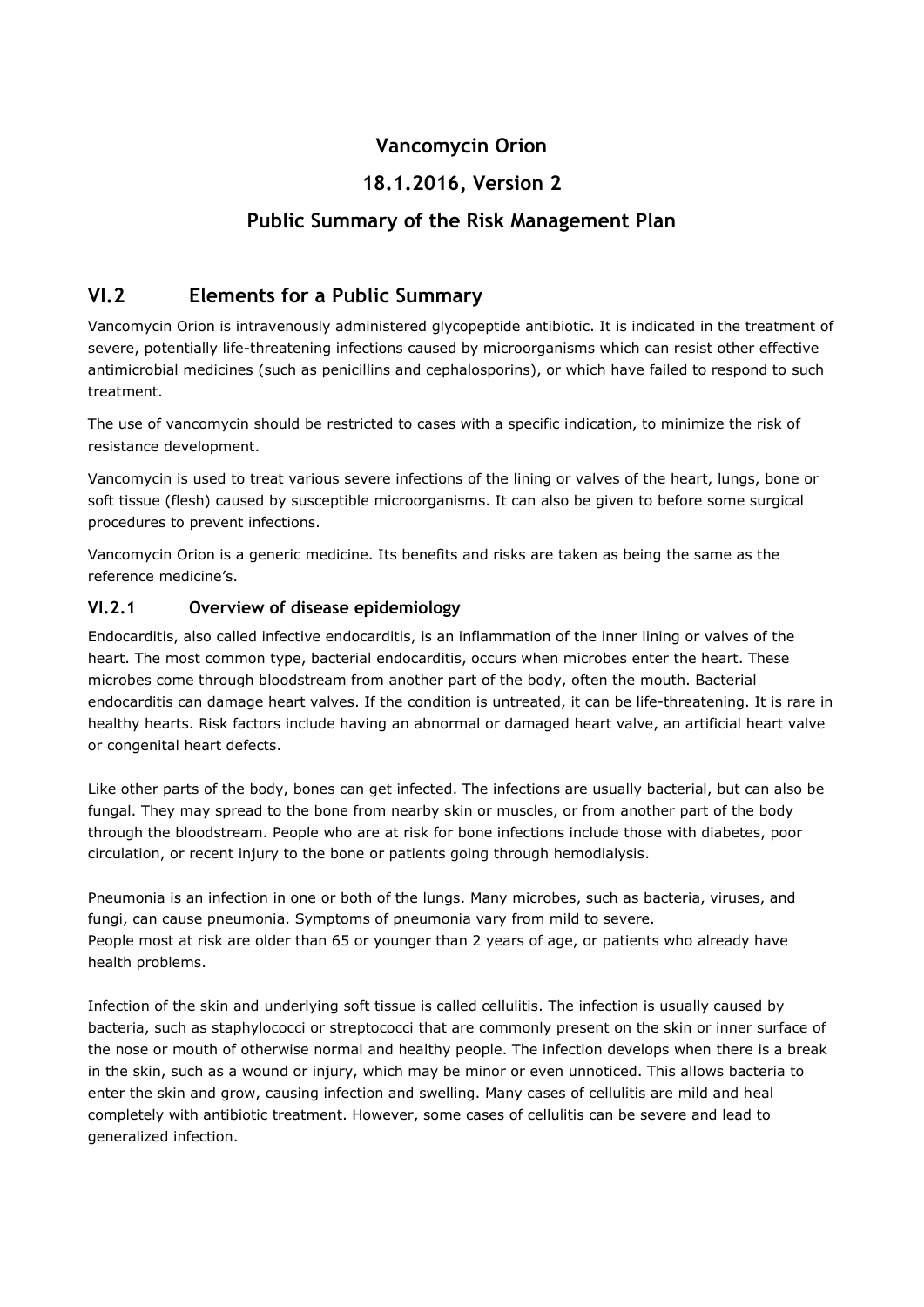# **VI.2.2 Summary of treatment benefits**

Vancomycin helps to fight severe and life-threatening bacterial infections which cannot be treated with other antibiotics or which have failed to respond to such treatment. Vancomycin kills bacteria by inhibiting bacteria's cell-wall biosynthesis. It also impairs permeability of the bacterial cell membrane and RNA synthesis.

### **VI.2.3 Unknowns relating to treatment benefits**

Not applicable.

### **VI.2.4 Summary of safety concerns**

#### **Important identified risks**

| <b>Risk</b>                                         | What is known                                                                                                                                                                                                                                                                                                                                                                                                                                                                                                                                    | Preventability                                                                                                                                                                                                                                                                                                                                                                                                                                                                    |
|-----------------------------------------------------|--------------------------------------------------------------------------------------------------------------------------------------------------------------------------------------------------------------------------------------------------------------------------------------------------------------------------------------------------------------------------------------------------------------------------------------------------------------------------------------------------------------------------------------------------|-----------------------------------------------------------------------------------------------------------------------------------------------------------------------------------------------------------------------------------------------------------------------------------------------------------------------------------------------------------------------------------------------------------------------------------------------------------------------------------|
| <b>Important identified risks:</b>                  |                                                                                                                                                                                                                                                                                                                                                                                                                                                                                                                                                  |                                                                                                                                                                                                                                                                                                                                                                                                                                                                                   |
| <b>Toxic effects on ears</b><br>(Ototoxicity)       | Toxic effect on ears, which may<br>be transient or permanent, has<br>been reported in patients with<br>prior deafness; patients who<br>have received excessive<br>intravenous doses of<br>vancomycin; or in patients who<br>receive concomitant treatment<br>with some other medicine with<br>toxic effects on ears, such as an<br>aminoglycoside antibiotic.<br>Deafness may be preceded by<br>tinnitus (ringing in ears).<br>Experience with other antibiotics<br>suggests that deafness may be<br>progressive despite treatment<br>cessation. | To reduce the risk of ototoxicity,<br>blood levels should be<br>determined periodically, and<br>periodic testing of auditory<br>function is recommended.<br>Vancomycin should be avoided in<br>patients with previous hearing<br>loss.<br>Older patients are particularly<br>susceptible to auditory (hearing)<br>damage and should undergo s<br>tests for auditory function before<br>and after the treatment.<br>Concurrent or sequential use of<br>other neurotoxic substances |
|                                                     |                                                                                                                                                                                                                                                                                                                                                                                                                                                                                                                                                  | should be avoided.                                                                                                                                                                                                                                                                                                                                                                                                                                                                |
| <b>Toxic effects on kidneys</b><br>(Nephrotoxicity) | Intravenously administered<br>vancomycin is excreted mostly<br>with urine. Adverse effects on<br>kidney have been reported, such<br>as kidney function disorder<br>manifested primarily by<br>increased serum creatinine or<br>serum urea concentrations and,<br>rarely, certain type of<br>inflammation in kidneys<br>(interstitial nephritis) and acute<br>kidney failure.<br>The risk of toxicity is increased<br>by high concentrations of<br>vancomycin in blood or long-term<br>therapy                                                    | The dose should be reduced<br>according to the degree of kidney<br>impairment.<br>Kidney function tests should be<br>performed regularly. Regular<br>monitoring of the blood levels of<br>vancomycin is indicated in high<br>dose therapy and long-term use,<br>particularly in patients with<br>kidney dysfunction, as well as in<br>concurrent administration of<br>nephrotoxic substances,                                                                                     |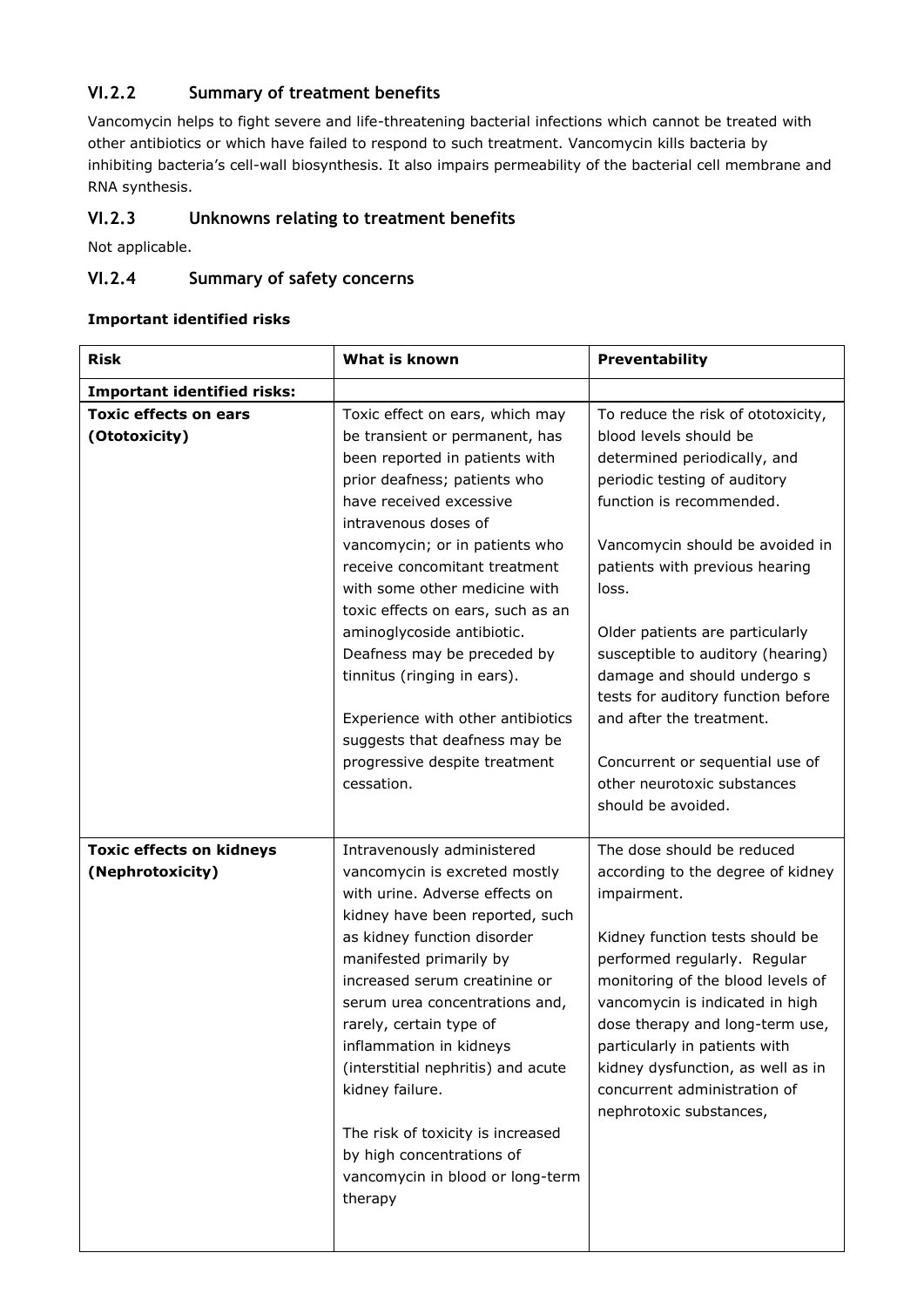| <b>Risk</b>                                                                                                                                 | What is known                                                                                                                                                                                                                                                                                                                                                                                                                                                                                                                             | Preventability                                                                                                                                                                                                                                                                                                                                                                                                                                                                                                                                                                                                                                                                                                                                         |
|---------------------------------------------------------------------------------------------------------------------------------------------|-------------------------------------------------------------------------------------------------------------------------------------------------------------------------------------------------------------------------------------------------------------------------------------------------------------------------------------------------------------------------------------------------------------------------------------------------------------------------------------------------------------------------------------------|--------------------------------------------------------------------------------------------------------------------------------------------------------------------------------------------------------------------------------------------------------------------------------------------------------------------------------------------------------------------------------------------------------------------------------------------------------------------------------------------------------------------------------------------------------------------------------------------------------------------------------------------------------------------------------------------------------------------------------------------------------|
| <b>Heart stops beating (Cardiac</b><br>arrest)                                                                                              | Rapid intravenous administration<br>of this medicinal product may be<br>associated with severely low<br>blood pressure, which may lead<br>to shock and in rare cases to<br>cardiac arrest i.e. heart stops<br>beating.<br>Vancomycin may potentiate heart<br>muscle depression induced by<br>anaesthesia.                                                                                                                                                                                                                                 | Vancomycin should be infused<br>slowly in a dilute solution over a<br>minimum period of 60 minutes to<br>avoid rapidly occurring infusion-<br>related reactions. Discontinuation<br>of the infusion usually results in<br>prompt cessation of these<br>reactions.<br>When used during anaesthesia,<br>doses must be well-diluted and<br>administered slowly with close<br>heart monitoring. The patient<br>should remain in the same<br>posture until the infusion is<br>completed.                                                                                                                                                                                                                                                                    |
| <b>Anaphylaxis</b>                                                                                                                          | Rare cases of severe acute<br>hypersensitivity reactions<br>(anaphylactic reaction) have<br>been reported.<br>Concurrent administration of<br>vancomycin and anaesthetic<br>agents has been associated with<br>redness, histamine-like flushing,<br>and anaphylactoid reactions.<br>These effects may be reduced by<br>administering vancomycin over<br>60 minutes before induction of<br>anaesthesia.<br>Patients who are<br>allergic/hypersensitive to<br>teicoplanin (another antibiotic)<br>may be allergic to vancomycin as<br>well. | This medicinal product must not<br>be given to patient who is<br>allergic/hypersensitive to<br>vancomycin. Caution should be<br>administered when treating<br>patients who are allergic to some<br>other antibiotic, especially<br>teicoplanin.<br>In case of severe acute<br>hypersensitivity reactions (e.g.<br>anaphylaxis), the vancomycin<br>treatment must be discontinued<br>immediately and the usual<br>appropriate emergency<br>treatment (e.g. antihistamines,<br>corticosteroids, and - if needed -<br>artificial respiration) initiated.<br>If the administration of<br>vancomycin is required for<br>surgical prophylaxis, it is<br>advisable to administer the<br>anaesthetic agents after<br>completion of the vancomycin<br>infusion. |
| Overgrowth of microbes (e.g.<br>bacteria or fungi) that are not<br>sensitive to vancomycin<br>(Overgrowth of non-<br>susceptible organisms) | Use of antibiotics may sometimes<br>result in overgrowth of microbes<br>(superinfection) that do not react<br>to the antibiotic in concern. E.g.<br>overgrowth of bacteria against<br>which vancomycin has no effect.                                                                                                                                                                                                                                                                                                                     | Guidance regarding appropriate<br>use of antibiotic should be<br>followed.<br>Patients should be regulatory<br>monitored.                                                                                                                                                                                                                                                                                                                                                                                                                                                                                                                                                                                                                              |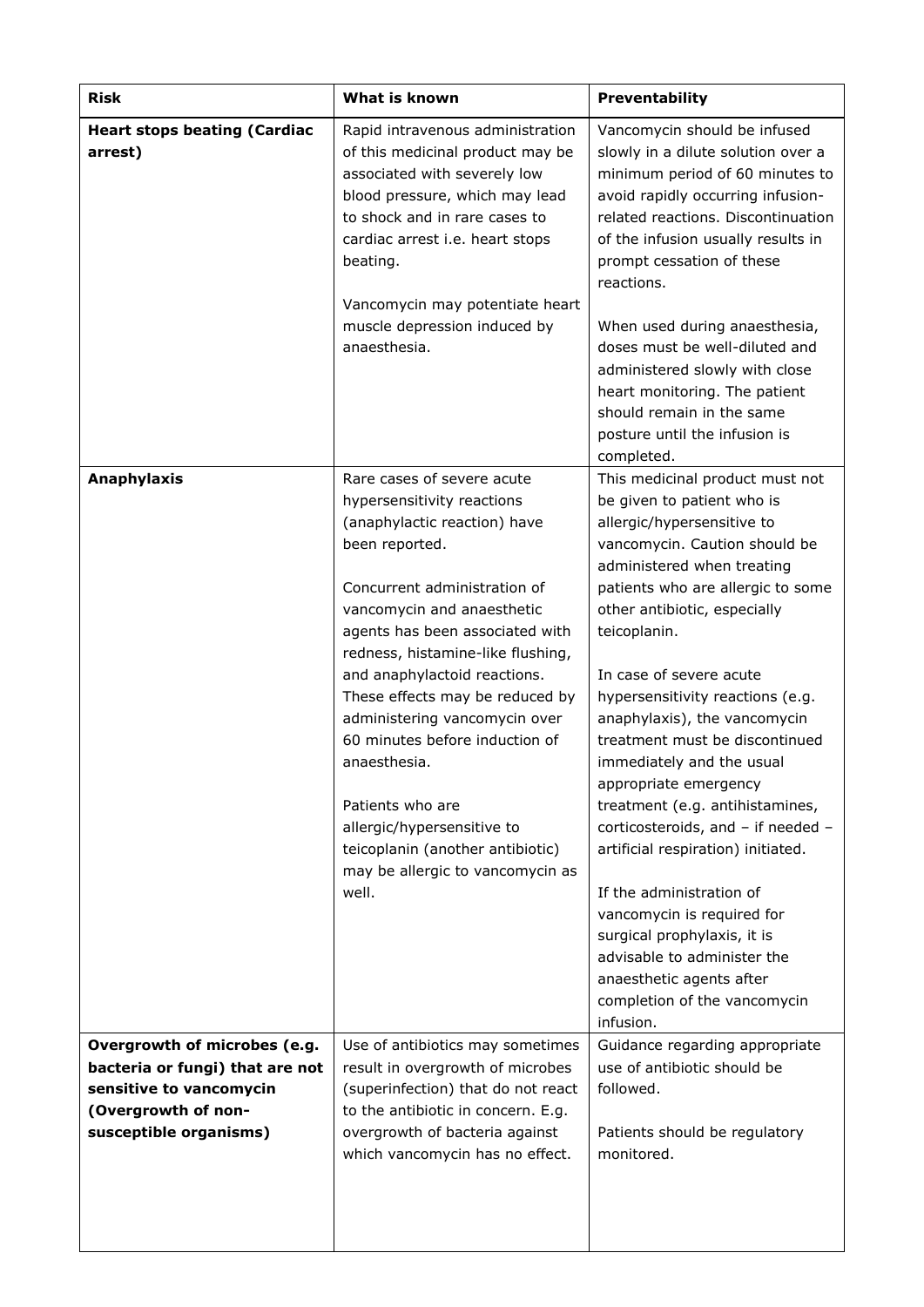| <b>Risk</b>                                                                                                     | What is known                                                                                                                                                                                                                                   | Preventability                                                                                                                                                                                                                                                                                                              |
|-----------------------------------------------------------------------------------------------------------------|-------------------------------------------------------------------------------------------------------------------------------------------------------------------------------------------------------------------------------------------------|-----------------------------------------------------------------------------------------------------------------------------------------------------------------------------------------------------------------------------------------------------------------------------------------------------------------------------|
|                                                                                                                 |                                                                                                                                                                                                                                                 | If a superinfection develops<br>during therapy, appropriate<br>treatment measures should be<br>taken.                                                                                                                                                                                                                       |
| <b>Bowel inflammation (colitis)</b><br>associated with antibiotic<br>therapy (Antibiotic associated<br>colitis) | Antibiotic-associated bowel<br>inflammation<br>(pseudomembranous colitis) that<br>might be life-threatening has<br>been reported. Symptoms of<br>antibiotic-associated colitis can<br>be severe persistent diarrhoea.                           | It is important to contact doctor<br>in case of diarrhoea during<br>antibiotic therapy or soon after.<br>Medicines that slow down bowel<br>movements (certain medicines<br>against diarrhoea) should not be<br>used.                                                                                                        |
| <b>Severe skin reactions</b>                                                                                    | Severe skin reactions have been<br>reported in association with<br>vancomycin therapy. Symptoms<br>or signs can be e.g. progressive<br>skin rash often with blisters or<br>mucosal lesions. If untreated,<br>condition can be life-threatening. | If symptoms or signs of severe<br>skin reaction appear, vancomycin<br>therapy should be discontinued<br>immediately and appropriate<br>treatment measures initiated.<br>Doctor should be informed before<br>treatment if the patient has a<br>history of severe skin reactions is<br>association with medicinal<br>therapy. |

# **Important potential risks**

| <b>Risk</b>                                             | What is known (Including reason why it is considered a<br>potential risk)                                                                                                                                                                                                                                                                                                                                                  |
|---------------------------------------------------------|----------------------------------------------------------------------------------------------------------------------------------------------------------------------------------------------------------------------------------------------------------------------------------------------------------------------------------------------------------------------------------------------------------------------------|
| Use in children (Pediatric<br>patients)                 | Vancomycin should be used with particular caution in premature<br>infants and children, because of their immature kidneys and the<br>possible increase in serum vancomycin concentrations. The blood<br>vancomycin concentrations should therefore be monitored closely.<br>Specific dosing recommendations are given to child patients.                                                                                   |
|                                                         | Vancomycin passes into breast milk and can potentially affect the<br>breastfed baby. Caution should be taken in administration of<br>vancomycin to breast-feeding mothers because of potential adverse<br>reactions in the infant (disturbances in the intestinal flora with<br>diarrhoea, colonisation with yeast-like fungi and possibly<br>sensibilisation). Discontinuation of breast-feeding should be<br>considered. |
| <b>Toxic effects on blood cells</b><br>(Hematotoxicity) | Low amount of platelets and low amount/lack of blood cells are<br>listed possible adverse drug reactions.<br>All patients receiving vancomycin should undergo periodic blood<br>tests.                                                                                                                                                                                                                                     |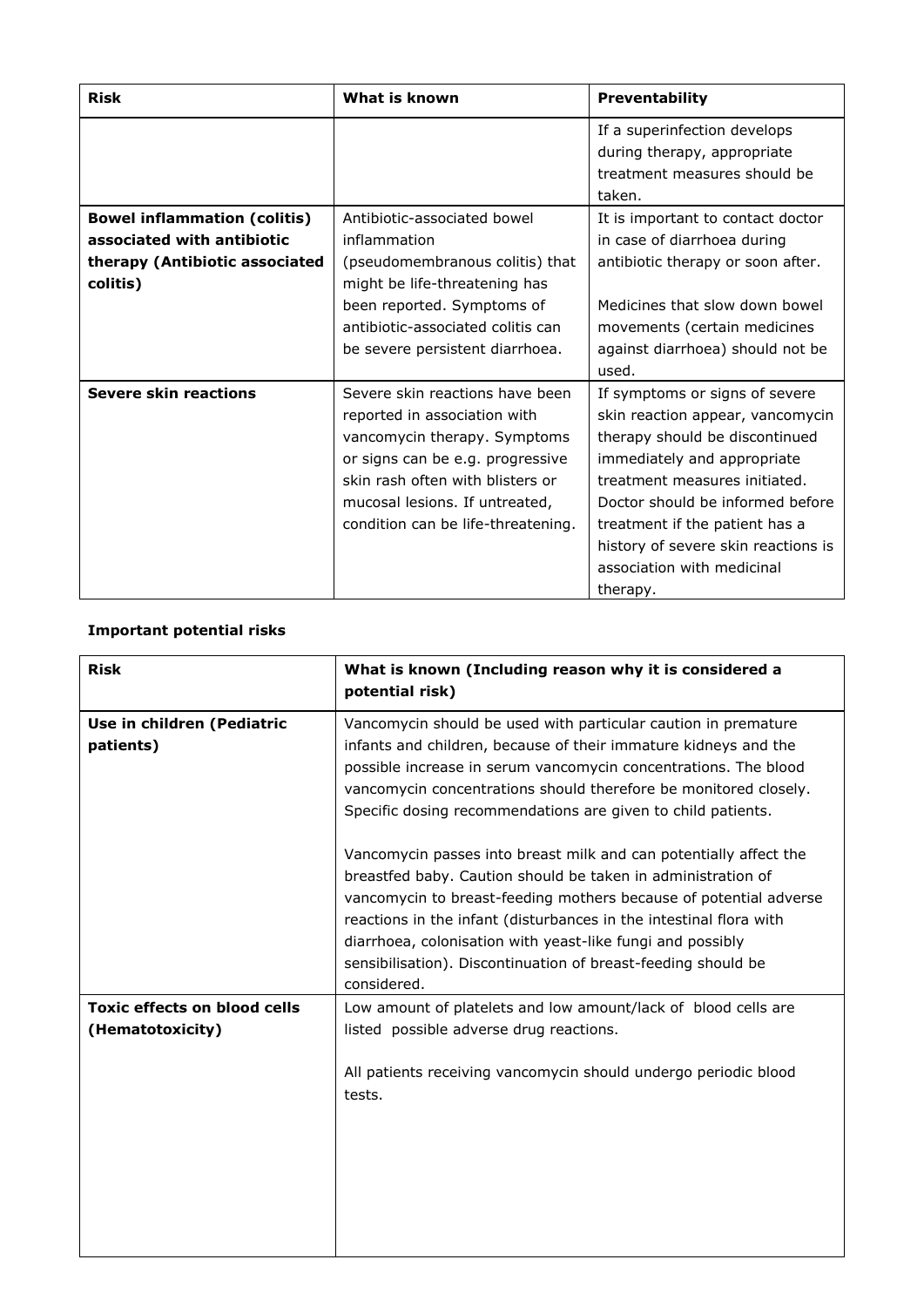| <b>Risk</b> | What is known (Including reason why it is considered a<br>potential risk)                                                                                                                                               |
|-------------|-------------------------------------------------------------------------------------------------------------------------------------------------------------------------------------------------------------------------|
|             | Especially in patients receiving vancomycin long-term, or<br>concurrently with other medications that may cause similar kind of<br>effects on blood cells, the white blood cell count should be monitored<br>regularly. |

#### **Missing information**

| <b>Risk</b>                                           | What is known                                                                                                                                                                                                   |
|-------------------------------------------------------|-----------------------------------------------------------------------------------------------------------------------------------------------------------------------------------------------------------------|
| <b>Administration during</b><br>pregnancy (Pregnancy) | There are no adequate data from the use of vancomycin in pregnant<br>patients. Animal studies do not indicate direct or indirect harmful<br>effects with respect to reproductive toxicity during development.   |
|                                                       | Vancomycin crosses the placenta and a potential risk for unborn child<br>cannot be excluded. Vancomycin should be given during pregnancy<br>only if clearly needed and after a careful risk/benefit evaluation. |

### **VI.2.5 Summary of risk minimisation measures by safety concern**

All medicines have a Summary of Product Characteristics (SmPC) which provides physicians, pharmacists and other health care professionals with details on how to use the medicine, the risks and recommendations for minimising them. An abbreviated version of this in lay language is provided in the form of the package leaflet (PL). The measures in these documents are known as routine risk minimisation measures.

The Summary of Product Characteristics and the Package leaflet for Vancomycin Orion can be found in the authority's web page

This medicine has no additional risk minimisation measures>

### **VI.2.6 Planned post authorisation development plan**

Not applicable.